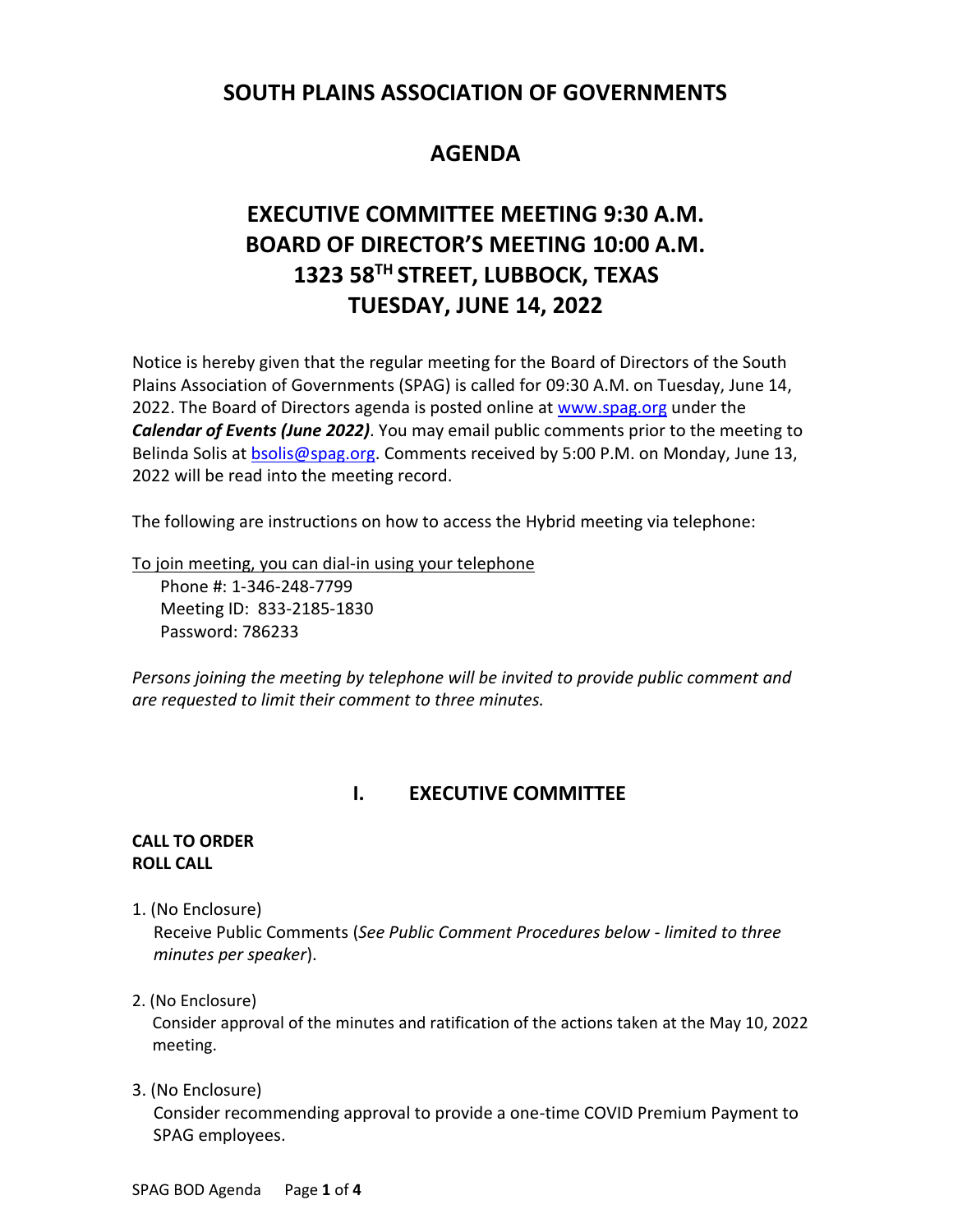4. (No Enclosure)

Review Board of Directors Agenda.

#### **II. BOARD OF DIRECTORS**

#### **CALL TO ORDER PLEDGE OF ALLEGIANCE PRAYER**

1. (No Enclosure)

Receive Public Comments (*See Public Comment Procedures below - limited to three minutes per speaker*).

2. (Enclosure A)

Consider approval of the minutes and ratification of the actions taken at the May 10, 2022 meeting.

3. (Enclosure B)

Consider acceptance of the financial report for the month of April 2022.

4. (No Enclosure)

Recognize Jeff Griffith for his Years of Service to the South Plains Association of Governments (SPAG).

5. (No Enclosure)

Recognize Kelly Davila for her 20 years of Service to the South Plains Association of Governments (SPAG).

- 6. (No Enclosure) Presentation on The High Ground of Texas by Kasey Coker, Executive Director.
- 7. (Enclosure C) Appointment of the 2022-2023 SPAG Nominating Committee.
- 8. (Enclosure D)

Appointment of the 2022-2023 Financial Plan Committee.

9. (No Enclosure)

Consider approval to provide a one-time COVID Premium Payment to SPAG employees.

10. (Enclosure E)

Consider approval of application development interlocal agreement with City of Ralls for the submission of an TDA Fire, Ambulance and Service Trucks (FAST) Fund Application.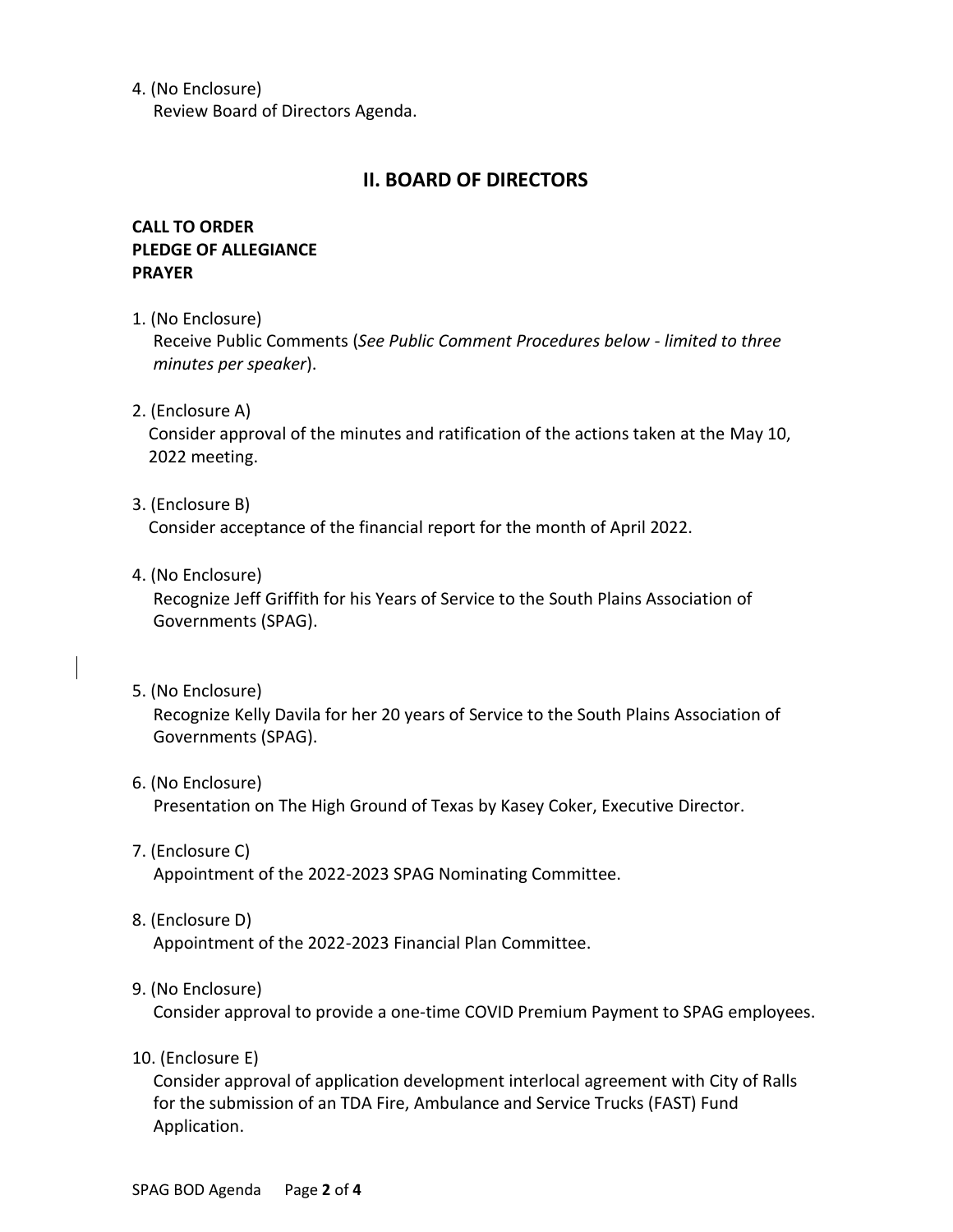11. (Enclosure F)

Consider approval of application development interlocal agreements with City of Idalou and City of Sudan for the submission of an TDA Downtown Revitalization Project Grants (DRP).

#### 12. (Enclosure G)

Consider approval of application development interlocal agreements with White River MWD, City of Tahoka, City of Big Spring, and City of Littlefield for the submission of a Texas Parks & Wildlife Grant Fund Applications.

#### 13. (No Enclosure)

Consider Committee Appointments.

South Plains Economic Development District Taysha Williams, Lubbock County, nominated by Latrelle Joy

#### 14. Staff Reports

- Regional Water Roundtable; Wednesday, June 15<sup>th</sup> Kelly Davila
- Caprock Business Finance Corporation Lubbock Chamber of Commerce Business After Hours; Thursday, June  $16<sup>th</sup>$  – Kelly Davila
- Texas Municipal League (TML) Region 3 Quarterly Meeting; Thursday, June 23<sup>rd</sup>: (1) 2:30 pm – Budget and Tax Rate Workshop (2) 5:30 pm – TML Quarterly Meeting
- Report on TCEQ Sunset Review Update Kelly Davila
- New Member Board Orientation Tim Pierce
- Designated Board Members meet to elect Executive Committee Representatives – Tim Pierce

#### 15. Adjourn

*Public Comment Procedures***:** Citizens may address the Executive Committee/Board concerning any issue posted on the agenda for the meeting. All Public Comments shall be subject to the following:

- a) All individuals desiring to make a public comment should identify himself/herself before providing his/her public comment.
- b) All public comments shall be made in relation to the posted agenda item;
- c) Each speaker will receive three minutes and no portion of a speaker's allotted time may be given (assigned, relinquished, or donated) to anotherspeaker. Any member of the public that requires the assistance of a translator will have six minutes to speak;
- d) Each speaker will only be allowed to speak once to the Executive Committee and